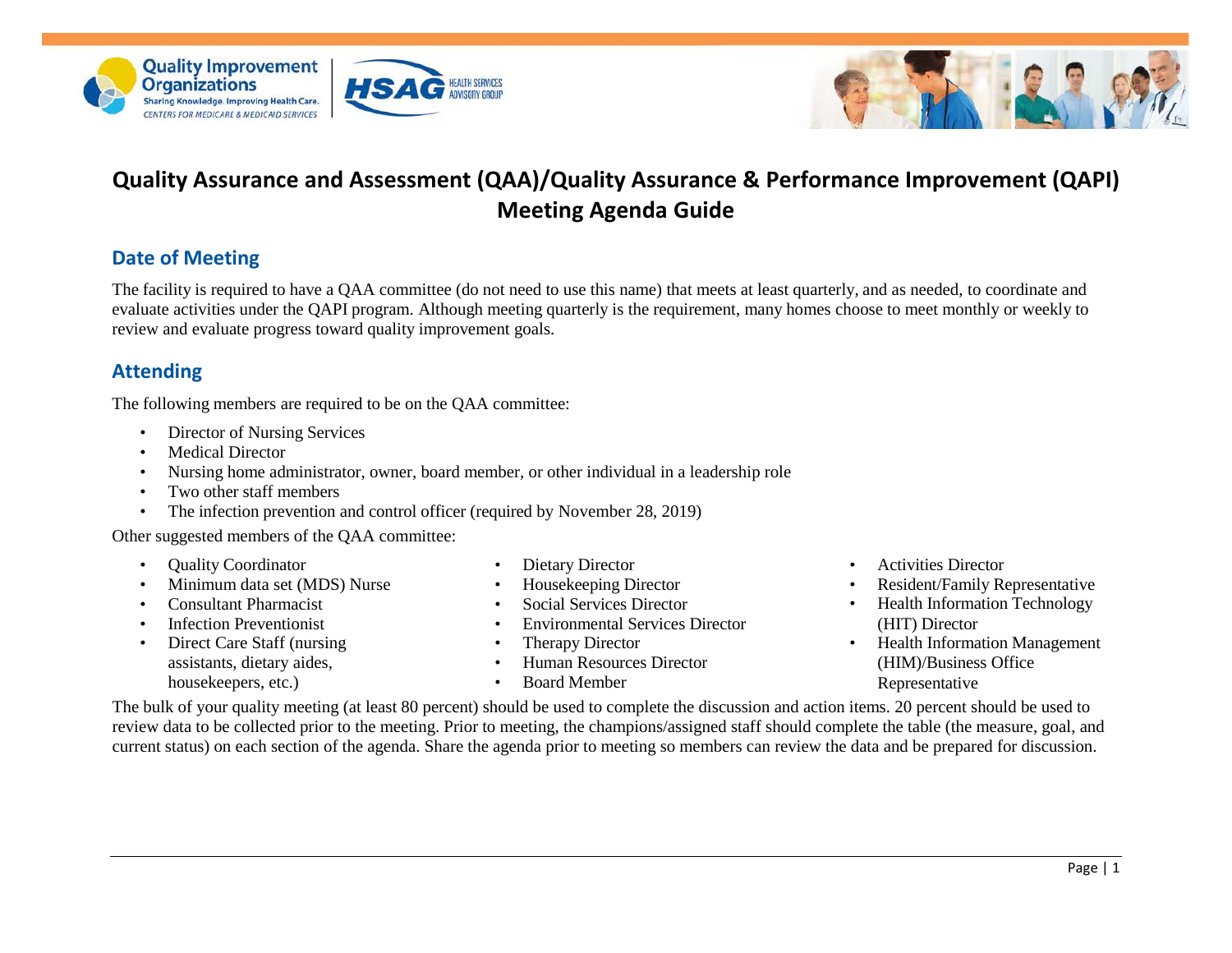



## **Consider the Following Questions to Guide Discussion and Identify Action Steps**

**HEALTH SERVICES**<br>ADVISORY GROUP

#### **Discussion**

- Have we determined the root cause(s) of the problems we are attempting to solve?
- What systemic changes are needed?
- How are we monitoring progress?
- Are we making progress toward our goal?
- Is there a need for additional resources?
- Are there constraints or barriers to our progress? (such as regulations or funding gaps?)

#### **Actions**

- What actions will we take to reach the goal?
- Who is responsible for each action?
- What is the completion date for each action?
- How will we report the outcomes of our QAPI Activities (Communication Plan)?

### **Current Quality Assessment and Assurance Activities**

Completing this section will guide your team in implementing QAPI principles as well as help meet the QAPI regulation.

The QAPI regulation states that the QAA committee should coordinate and evaluate activities under the QAPI program, such as:

- Identifying issues with respect to quality assessment and assurance activities
- Developing and implementing appropriate plans of action to correct identified quality deficiencies
- Regularly reviewing and analyzing data collected under the QAPI program and data resulting from drug regimen reviews and acting on available data to make improvements

In addition, the regulation states that the facility's QAPI program must:

- Include clinical care, quality of life, and resident choice
- Include effective systems to obtain and use feedback and input from direct care staff members, other staff members, residents, and resident representatives
- Include effective systems to identify, collect, and use data and information from all departments
- Develop, monitor, and evaluate performance indicators.
- Monitor adverse events.

Based on these regulations, here is an example of what your QAA Activities might look like on your agenda with meeting notes: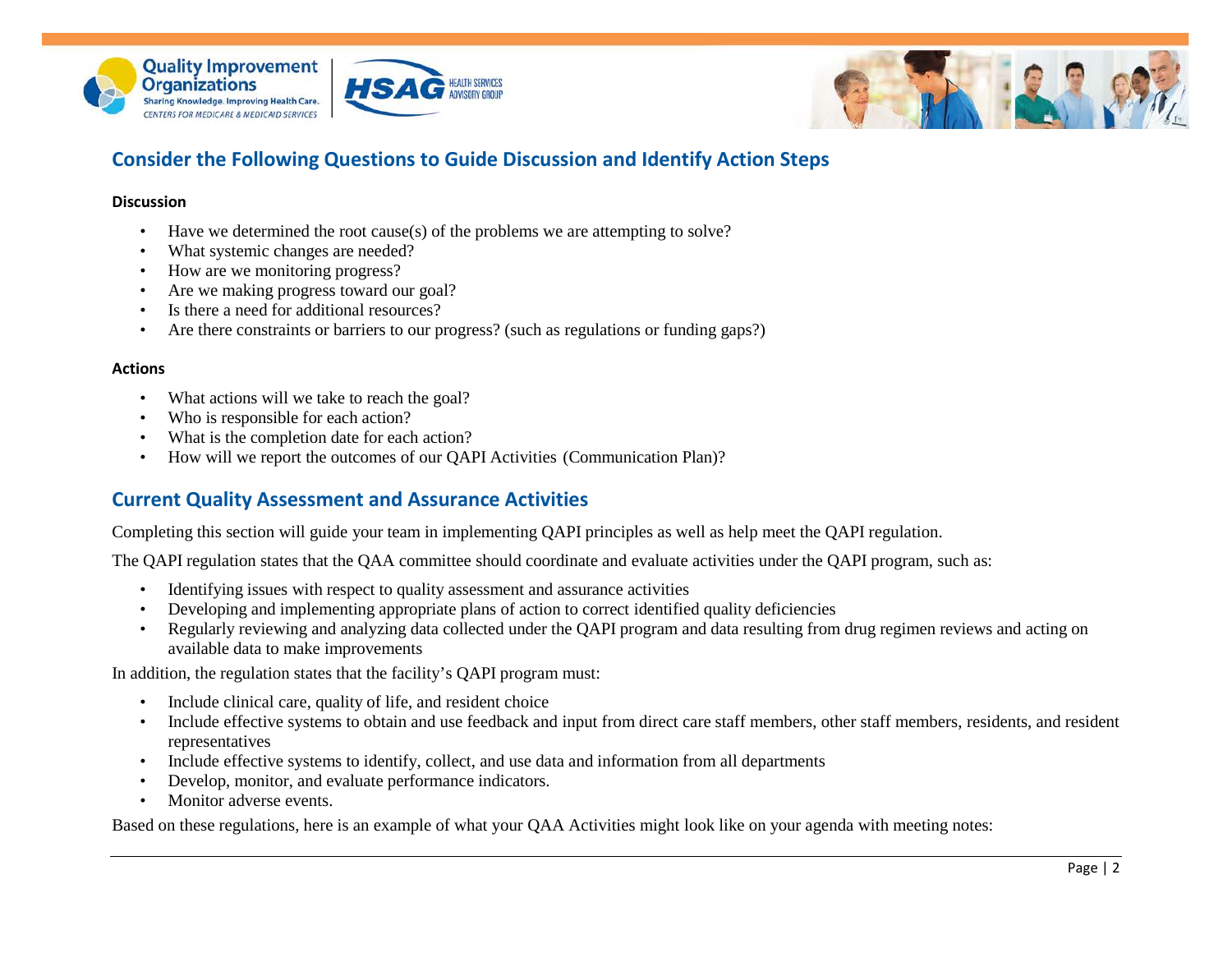





## **Current Quality Assessment and Assurance Activities—Examples**

| <b>Topic</b>                            | <b>Champion(s)</b> | <b>Measure</b>                                                                                                                | Goal                                                                                                                            | <b>Current Status</b>                                                               |
|-----------------------------------------|--------------------|-------------------------------------------------------------------------------------------------------------------------------|---------------------------------------------------------------------------------------------------------------------------------|-------------------------------------------------------------------------------------|
| Abuse, neglect,<br>maltreatment reports | Margaret           | % of abuse, neglect,<br>maltreatment allegations that<br>are reported to the administrator<br>as soon as the resident is safe | 100% of abuse, neglect,<br>maltreatment allegations will be<br>reported to the administrator as<br>soon as the resident is safe | 67% (two of three allegations<br>were reported immediately to<br>the administrator) |

#### **Discussion**

An allegation of neglect occurred on a Saturday evening shift and was not reported to the administrator until Monday morning by the Director of Nursing (DON). Investigation showed that the registered nurse (RN) made sure the resident was safe, began an investigation, and then was distracted when another resident needed to be sent to the hospital. The investigation was not completed or communicated to the next shift and the RN was not scheduled to work the next day. The RN was aware of the process in place to report neglect allegations. The root cause appears to be that the nurse was distracted and forgot to follow through with the investigation, documentation, and reporting of the event that is included in our incident report checklist. In the past few months, our process of including reporting information clearly on the incident reports has been working well. However, in this case, the nurse was distracted, and did not complete the incident report, checklist, and follow-up notifications.

#### **Actions**

All agreed that this could happen again if the person investigating allegations becomes distracted. Margaret volunteered to get a small group together to brainstorm ideas on how to engage more than one person in the completion of an incident report when there is an allegation of abuse, neglect, or maltreatment. Progress will be reported at our next meeting.

| <b>Topic</b>                                 | <b>Champion(s)</b> | <b>Measure</b>                                                    | <b>Goal</b>                                                                                | <b>Current Status</b>                                              |
|----------------------------------------------|--------------------|-------------------------------------------------------------------|--------------------------------------------------------------------------------------------|--------------------------------------------------------------------|
| High-risk medication<br>(HRM) adverse events | Kelly              | Number of high-risk or narrow-<br>therapeutic drug adverse events | Zero adverse events related to<br>HRMs and/or medications with<br>narrow-therapeutic index | One HRM error resulting in<br>resident harm occurred this<br>month |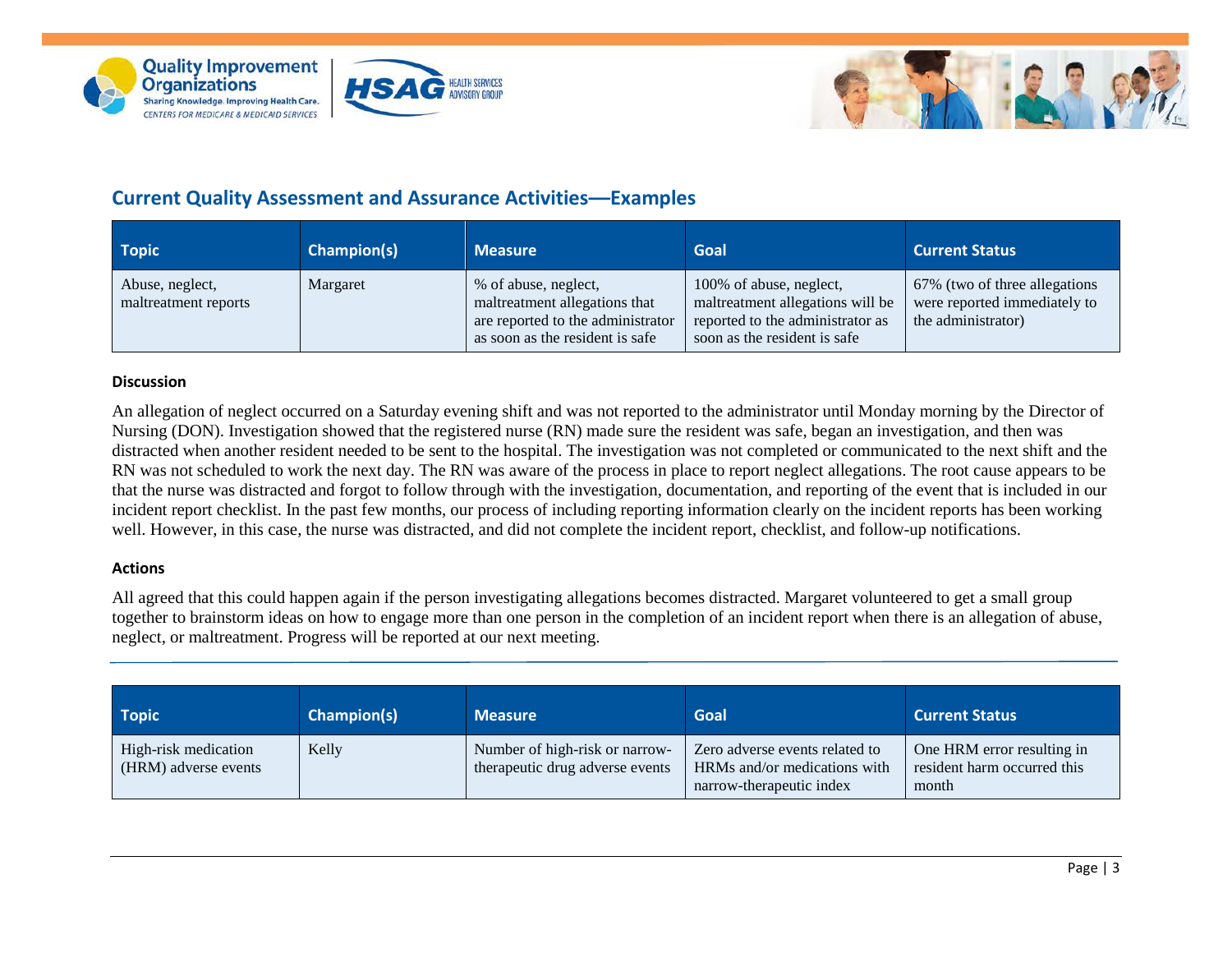



This month, a resident has increased bruising which was noted to be due to high International Normalized Ratio (INR). An investigation revealed that this resident was on Warfarin and an antibiotic. He did not have his INR checked within three days when placed on the antibiotic as is indicated on our standing orders. The group agreed it would be best if there could be an alert in the computer, or "force" an INR order within 3 days whenever an antibiotic is prescribed, and someone is on Warfarin.

#### **Actions**

Within two weeks, Ted will check to see if we can add an alert to the electronic health record (EHR) to order an INR within three days of an antibiotic being ordered when someone is on Warfarin. Update at the next meeting.

| Topic                   | <b>Champion(s)</b> | <b>Measure</b>                                                                                                                                                           | <b>Goal</b>                                                                                                            | <b>Current Status</b>                                                                                                                                    |
|-------------------------|--------------------|--------------------------------------------------------------------------------------------------------------------------------------------------------------------------|------------------------------------------------------------------------------------------------------------------------|----------------------------------------------------------------------------------------------------------------------------------------------------------|
| Rehospitalization rates | Kelly              | Percentage of INTERACT®<br>quality improvement forms<br>completed and reviewed by the<br>leadership team when a short-<br>stay resident is readmitted to the<br>hospital | 100% of INTERACT <sup>®</sup> quality<br>improvement forms will be<br>completed and reviewed by the<br>leadership team | Four residents on the short-stay<br>unit were readmitted to the<br>hospital this month. A QI form<br>was completed and reviewed<br>with each readmission |

#### **Discussion**

The process to complete the QI form following all short-stay readmissions has been successful. The leadership team reports that their reviews have shown that two of the four readmissions may have been preventable. For one resident, changes in the resident's condition might have been communicated better among facility staff members and with physician/nurse practitioner (NP)/physician assistant (PA). For the second resident, the condition might have been managed safely in the facility with available resources instead of sending the resident to the ER.

#### **Actions**

To address the communication issue, situation, background, assessment, recommendation (SBAR) was done with all nursing staff members. The clinical manager is currently auditing SBARs for all residents that have a change in condition. To address the available resources issue, the INTERACT® nursing home capabilities list has been completed and posted on the unit to use as a guide when speaking to the providers regarding a change in condition. It also has been added to the SBAR form as a reminder for nursing home staff members to discuss our capabilities when calling the provider about a resident change in condition. Kelly will continue to monitor the QI review forms to see if these actions are effective in preventing readmissions and report at the next meeting.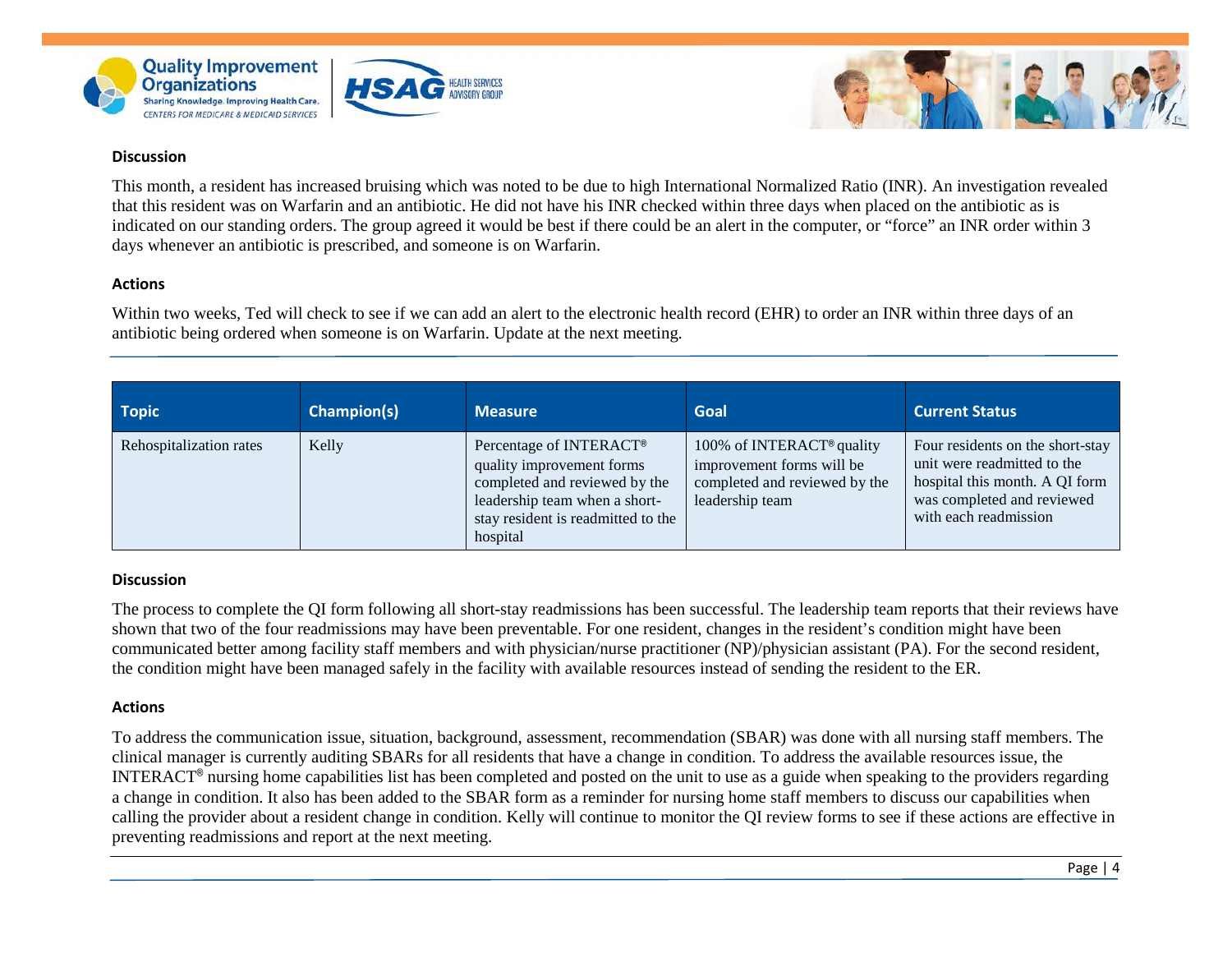





| <b>Topic</b>                       | Champion(s) | <b>Measure</b>                                                                                                                                                                           | Goal                                                                                                                              | <b>Current Status</b>                                                                                                                                                                                 |
|------------------------------------|-------------|------------------------------------------------------------------------------------------------------------------------------------------------------------------------------------------|-----------------------------------------------------------------------------------------------------------------------------------|-------------------------------------------------------------------------------------------------------------------------------------------------------------------------------------------------------|
| Urinary tract infections<br>(UTIs) | Kathleen    | Percentage of long-stay<br>residents with a UTI<br>The number of urine.<br>cultures done per month<br>The number of urine<br>3.<br>cultures done per month<br>that did not meet criteria | At or below the state<br>average of 3.5%<br>N/A<br>2.<br>Zero urine cultures done<br>3 <sub>1</sub><br>that did not meet criteria | Have decreased this<br>month from 6.25% to<br>4.1%<br>Six urine cultures were<br>done this month<br>Two urine cultures were<br>$\mathfrak{Z}$ .<br>done on residents who did<br>not meet the criteria |

Improvement in our UTI rate may be related to fewer urine cultures being done since we initiated the Loeb's criteria three months ago. However, this month a culture was ordered for two residents who did not meet criteria for a UTI. Orders for the cultures were both obtained from an on-call physician who was called regarding a change in condition. We do not have a standard process to communicate changes of condition regarding potential UTIs to providers.

#### **Actions**

It would be helpful to have a standard communication tool to use when talking with providers to make sure they are given all of the necessary information.

#### **Next Steps**

Kelly will look for UTI SBAR forms that the leadership team will review prior to our next meeting. Findings will be reported at the next meeting.

| <b>Topic</b>               | Champion(s) | <b>Measure</b>                                                             | <b>Goal</b>                                                                      | <b>Current Status</b>                                          |
|----------------------------|-------------|----------------------------------------------------------------------------|----------------------------------------------------------------------------------|----------------------------------------------------------------|
| Nursing assistant turnover | George      | The percentage of nursing<br>assistants employed for less<br>than one year | Annualized rate of $\leq 60\%$<br>Baseline Jan. 1, 2017–Dec. 31,<br>2017 was 75% | Nursing assistant annualized<br>turnover rate is currently 71% |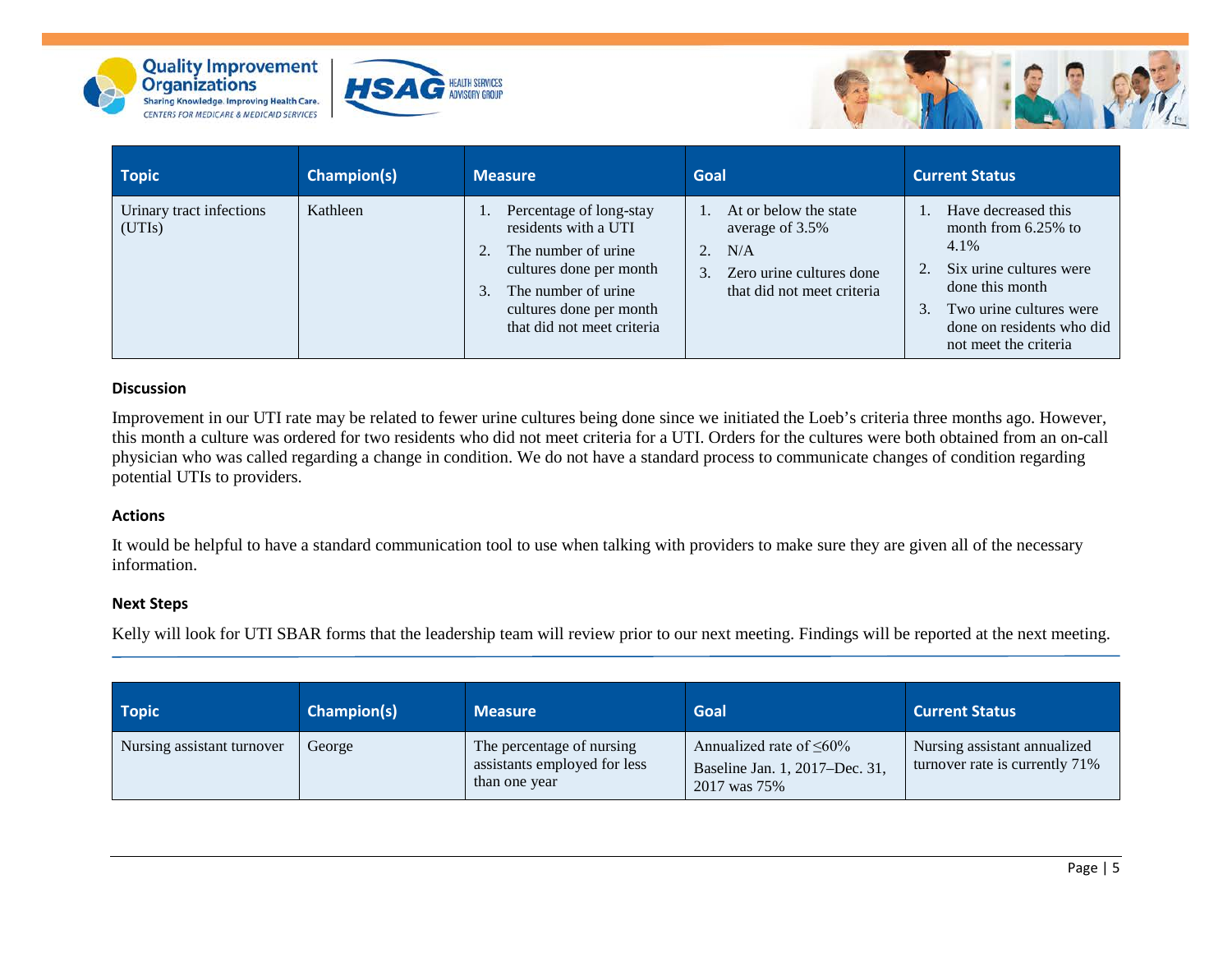



The 2017 staff member satisfaction survey report results showed that nursing assistants were most concerned about poor communication and lack of leadership support. Although we can't be sure that poor communication and lack of leadership support is one cause of our nursing assistant turnover, we haven't addressed these staff member concerns. Discussed the nursing assistants' comments regarding lack of leadership support. All present feel they have an open-door policy. There was also discussion about communication issues and all agreed that we could do a better job keeping direct care staff members in the loop and giving them more opportunities to be involved with decision making. However, we need more information to help us understand the perception of lack of leadership support and poor communication.

#### **Actions**

George will convene a subgroup to develop discussion questions for nursing assistant focus groups. These questions will be developed and a plan for focus group scheduling will be completed by our next monthly meeting.

### **Current Performance Improvement Projects (PIPs)**

Completing this section will help your team keep up-to-date with current PIPs as well as help meet the QAPI regulation.

The regulation states:

• As part of performance improvement activities, the facility must conduct distinct PIPs.

EALTH SERVICES

- The number and frequency of improvement projects conducted by the facility must reflect the scope and complexity of the facility's services and available resources, as reflected in the facility assessment.
- Improvement projects must include at least annually a project that focuses on high-risk or problem-prone areas identified through data collection and analysis.

#### **Example**

| <b>PIP</b>                                                                  | <b>Champion(s)</b> | <b>Measure</b>                                                                  | <b>Goal</b>                            | <b>Current Status</b>                                                             |
|-----------------------------------------------------------------------------|--------------------|---------------------------------------------------------------------------------|----------------------------------------|-----------------------------------------------------------------------------------|
| Decrease the use of<br>antipsychotic medications<br>for long-stay residents | Lily               | Percentage of long-stay<br>residents who receive an<br>antipsychotic medication | At or below the state rate of<br>13.5% | 16.32% $(17)$ of the long-stay<br>residents are on an<br>antipsychotic medication |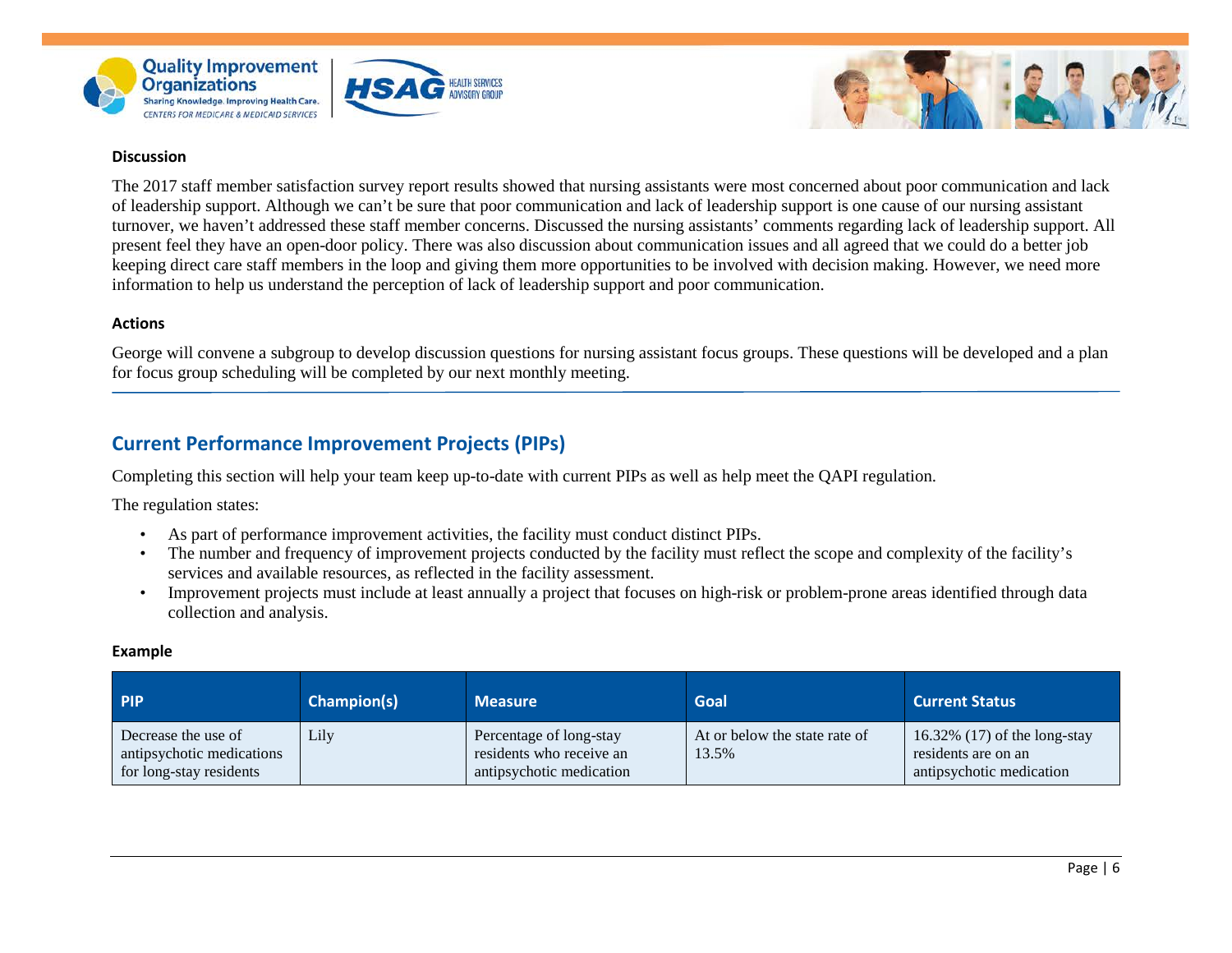



This month the team was able to reduce the antipsychotic medication dose for six residents and discontinue the medication for one resident. The consultant pharmacist has done a review on these medications and has made several recommendations for gradual dose reductions (GDRs). Most of the providers have been adhering to the pharmacy recommendations. However, the PIP team has noted that the biggest barrier has been in getting buy-in from the consultant psychiatrist who is hesitant to reduce the use of these medications. There was a discussion about the necessity of referring residents with a diagnosis of dementia and without a mental illness diagnosis to the psychiatrist. The culture here has been to refer all residents exhibiting behavioral expressions to the psychiatrist. This is often done before we try to figure out the root cause of the target behavioral expression. Perhaps a non-pharmacological intervention may be effective without having the resident see the psychiatrist as a first intervention. This would cut down on the use of antipsychotic medications since the consultant psychiatrist's first intervention often is to prescribe medications.

**EALTH SERVICES** 

#### **Actions**

The PIP team has asked all of the neighborhood clinical managers to review the care plans for residents that are taking an antipsychotic medication to ensure that there has been an attempt to determine a root cause for their target behavioral expression(s) as well as non-pharmacological interventions in the care plans to address these root causes. These reviews will be finished, and the care plans updated by the end of next week. Lily has added a statement to our antipsychotic medication reduction policy that a psychiatry consult can only be ordered after a review by the interdisciplinary team. Our medical director also agreed to have a conversation with our consultant psychiatrist to make sure he understands that we would appreciate his help in coming up with other strategies besides medications to address behavioral expressions of dementia.

| <b>PIP</b>  | Champion(s) | <b>Measure</b>                                                                                                                           | <b>Goal</b>                                                                                                                    | <b>Current Status</b>                                                                  |
|-------------|-------------|------------------------------------------------------------------------------------------------------------------------------------------|--------------------------------------------------------------------------------------------------------------------------------|----------------------------------------------------------------------------------------|
| Handwashing | Kathleen    | Number of handwashing<br>audits completed on each<br>neighborhood each month<br>Percentage of<br>handwashing audits that<br>are positive | 15 handwashing audits<br>will be completed on each<br>neighborhood each month<br>95% of handwashing<br>audits will be positive | 100% of the handwashing<br>audits were completed<br>98% of the audits were<br>positive |

#### **Discussion**

The handwashing program that was instituted 6 months ago has been positive. Staff members have responded well and have been enthusiastic about competing with other units for high handwashing audit scores.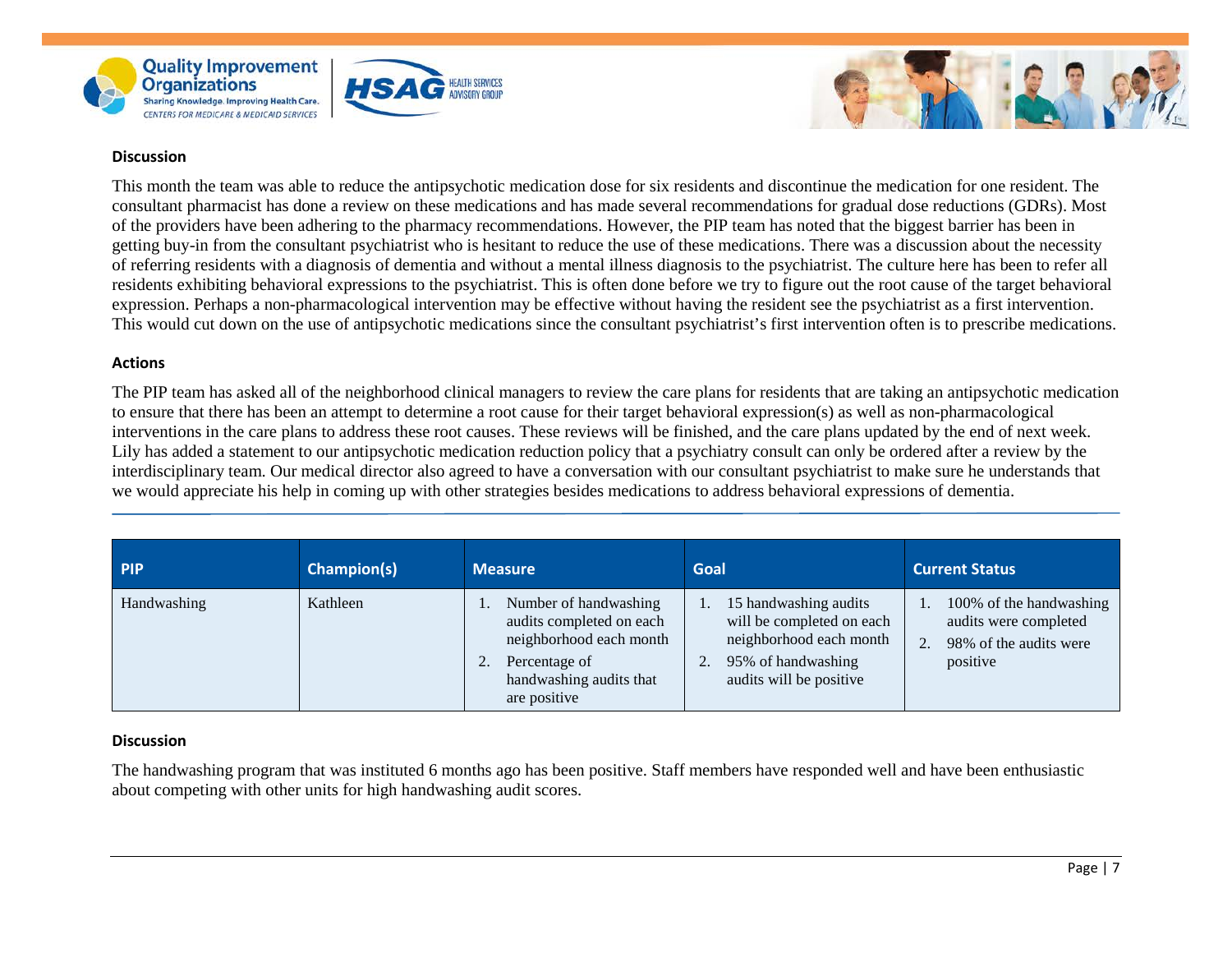



#### **Actions**

Our goals have been reached for the past three months. Each neighborhood will celebrate the success of this program with a pizza party. Eleanor will write an article about the program and the success to include in the resident and family newsletter. This PIP has come to an end, but each neighborhood is asked to complete five handwashing audits per month to ensure that the good results are sustained. Audits will be reviewed at the meetings and added to our current QAA activities.

### **Concerns Reported by Residents, Families, or Staff Members**

Completing this section will help your team address resident, family, and staff member concerns as well as help meet the QAPI regulation. The regulation states:

• The facility must have effective systems to obtain and use feedback and input from direct care staff members, other staff members, residents, and resident representatives.

#### **Concern**

A family member shared a comment in the suggestion box that indicated she was not able to attend her mother's care conference because she works and the time of the care conference is during the work day. She added that she would like to provide input into her mother's care but has been unable to do this because of her work schedule.

#### **Discussion**

Margaret said that she does have trouble scheduling care conferences around family's work schedules. She doesn't know how to get around this since it is difficult to schedule care conferences outside of the typical work hours, so all internal staff members can attend (social workers, therapy staff members, and nursing staff members). This group brainstormed and came up with these ideas:

- Choose two evenings a month when internal staff members will be available for care conferences for those families unable to attend during the day.
- Offer a virtual option where families either at work or out of town can participate in the care conference.
- The social worker will share the plan of care with the family member(s) prior to the care conference and get their feedback prior to the care conference. Then follow-up with them after the care conference with any questions they have.

All agreed that the first two options would be more ideal than the third.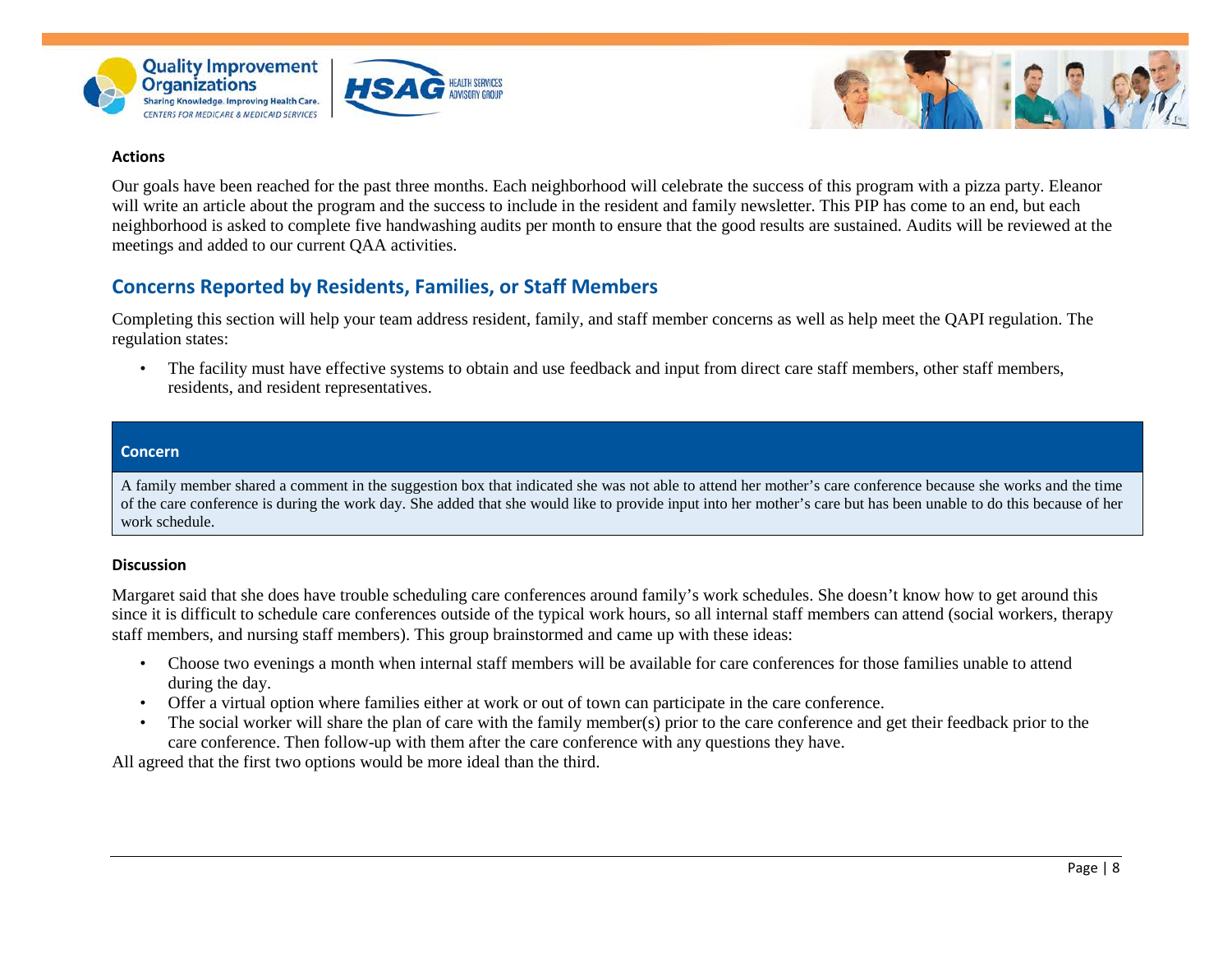



#### **Actions**

Margaret will work with social work and therapy staff members to rearrange schedules, so they are available for care conferences in the evening (between 5 to 7:00 p.m.). When scheduling care conferences, if family members are unable to attend either because they are out of town or working, she will offer a virtual meeting option. If that won't work for them, then she will offer to schedule the care conference in the evening. This process will be tightened up and will be ready to go by the end of next month.

#### **New Issue**

Nursing Assistant Turnover

#### **Discussion**

George suggested that since the handwashing PIP has come to an end, he would like to see a PIP initiated that addresses nursing assistant turnover. As we discussed earlier, there is much more information that needs to be collected to figure out the root causes of nursing assistant turnover. All agreed that this is a priority issue that needs to be addressed since consistent and qualified staff members are essential to improve the quality of life and quality of resident care. The group discussed who should be included on this PIP team.

#### **Actions**

Within the next two weeks, George will convene a meeting of this new PIP team. The team will complete a charter which they will present at our meeting next month.

## **What Have We Talked About Today That Will Make the Lives of our Residents and/or Staff Members Better by the Next Time we Meet?**

- Eliminating inappropriate urine cultures will ensure that our residents are not being treated with antibiotics for UTIs unnecessarily.
- Improving communication will help prevent residents from being sent to the hospital.
- Residents that have antipsychotic medications reduced or discontinued are at less risk for adverse drug events.
- More of our residents' plans of care will include input from families since we are making it easier for families to attend care conferences.